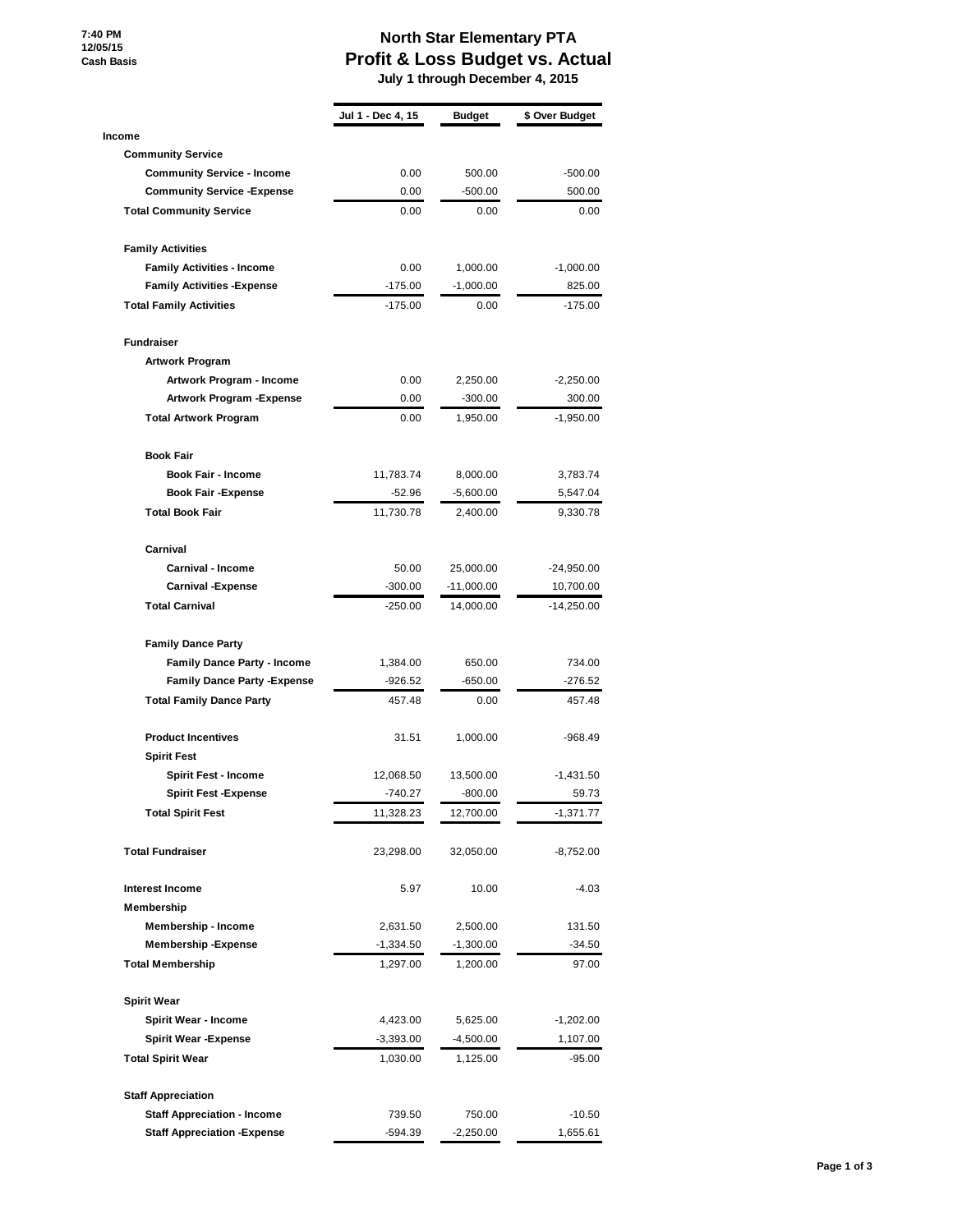**7:40 PM 12/05/15 Cash Basis**

## **North Star Elementary PTA Profit & Loss Budget vs. Actual**

 **July 1 through December 4, 2015**

|                                    | Jul 1 - Dec 4, 15 | <b>Budget</b> | \$ Over Budget |
|------------------------------------|-------------------|---------------|----------------|
| <b>Total Staff Appreciation</b>    | 145.11            | $-1,500.00$   | 1,645.11       |
| Yearbook                           |                   |               |                |
| Yearbook - Income                  | 15.00             | 7,950.00      | $-7,935.00$    |
| Yearbook - Expense                 | 0.00              | $-7,500.00$   | 7,500.00       |
| <b>Total Yearbook</b>              | 15.00             | 450.00        | $-435.00$      |
| <b>Total Income</b>                | 25,616.08         | 33,335.00     | -7,718.92      |
| Expense                            |                   |               |                |
| <b>Academic Competition</b>        |                   |               |                |
| <b>Math Olympiad</b>               | 109.00            | 218.00        | $-109.00$      |
| <b>National Geography Bee</b>      | 100.00            | 100.00        | 0.00           |
| <b>Science Olympiad</b>            | 25.00             | 50.00         | $-25.00$       |
| <b>Spelling Bee</b>                | 143.50            | 143.50        | 0.00           |
| <b>Stock Market</b>                | 0.00              | 160.00        | $-160.00$      |
| <b>Total Academic Competition</b>  | 377.50            | 671.50        | $-294.00$      |
| <b>Charitable Assistance</b>       | 284.00            | 500.00        | $-216.00$      |
| Copy/Printing                      | 0.00              | 500.00        | $-500.00$      |
| <b>Family Fitness</b>              | 0.00              | 50.00         | $-50.00$       |
| <b>Field Day</b>                   | 0.00              | 250.00        | $-250.00$      |
| <b>Fifth Grade Activities</b>      | 0.00              | 1,200.00      | $-1,200.00$    |
| <b>Garden Committee</b>            | 0.00              | 500.00        | $-500.00$      |
| <b>Health and Wellness</b>         | 0.00              | 200.00        | $-200.00$      |
| <b>Instructional Support</b>       | 870.69            | 1,900.00      | $-1,029.31$    |
| Insurance                          | 179.00            | 179.00        | 0.00           |
| <b>Monthly Spirit Day</b>          | 0.00              | 200.00        | $-200.00$      |
| Outdoor classroom                  | 0.00              | 2,500.00      | $-2,500.00$    |
| <b>Post Office</b>                 | 52.84             | 100.00        | $-47.16$       |
| Programs                           |                   |               |                |
| <b>ARC</b>                         | 0.00              | 1,740.00      | $-1,740.00$    |
| <b>Assembly Programs</b>           | 1,145.00          | 1,200.00      | $-55.00$       |
| <b>Enrichment</b>                  | 200.00            | 200.00        | 0.00           |
| Guidance                           | 0.00              | 200.00        | $-200.00$      |
| <b>Junior Achievement</b>          | 1,740.00          | 1,800.00      | $-60.00$       |
| <b>Music</b>                       | 0.00              | 500.00        | $-500.00$      |
| <b>Native American Day</b>         | 0.00              | 150.00        | $-150.00$      |
| Other                              | 0.00              | 125.00        | $-125.00$      |
| <b>Physical Education</b>          | 0.00              | 400.00        | $-400.00$      |
| <b>Reflections</b>                 | 0.00              | 100.00        | $-100.00$      |
| <b>Science Programs</b>            | 1,615.00          | 4,500.00      | -2,885.00      |
| <b>Total Programs</b>              | 4,700.00          | 10,915.00     | -6,215.00      |
| <b>PTA Operating Expense</b>       |                   |               |                |
| Professional fees for tax work     | 350.00            | 350.00        | 0.00           |
| <b>PTA Website</b>                 | 0.00              | 500.00        | $-500.00$      |
| PTA Operating Expense - Other      | 239.26            | 750.00        | $-510.74$      |
| <b>Total PTA Operating Expense</b> | 589.26            | 1,600.00      | -1,010.74      |
| <b>Recess Equipment</b>            | 392.97            | 500.00        | $-107.03$      |
| Safety in School                   | 0.00              | 100.00        | $-100.00$      |
| <b>School and Staff Support</b>    | 3,349.79          | 5,750.00      | $-2,400.21$    |
| <b>Student Planner</b>             | 1,734.35          | 1,735.00      | $-0.65$        |